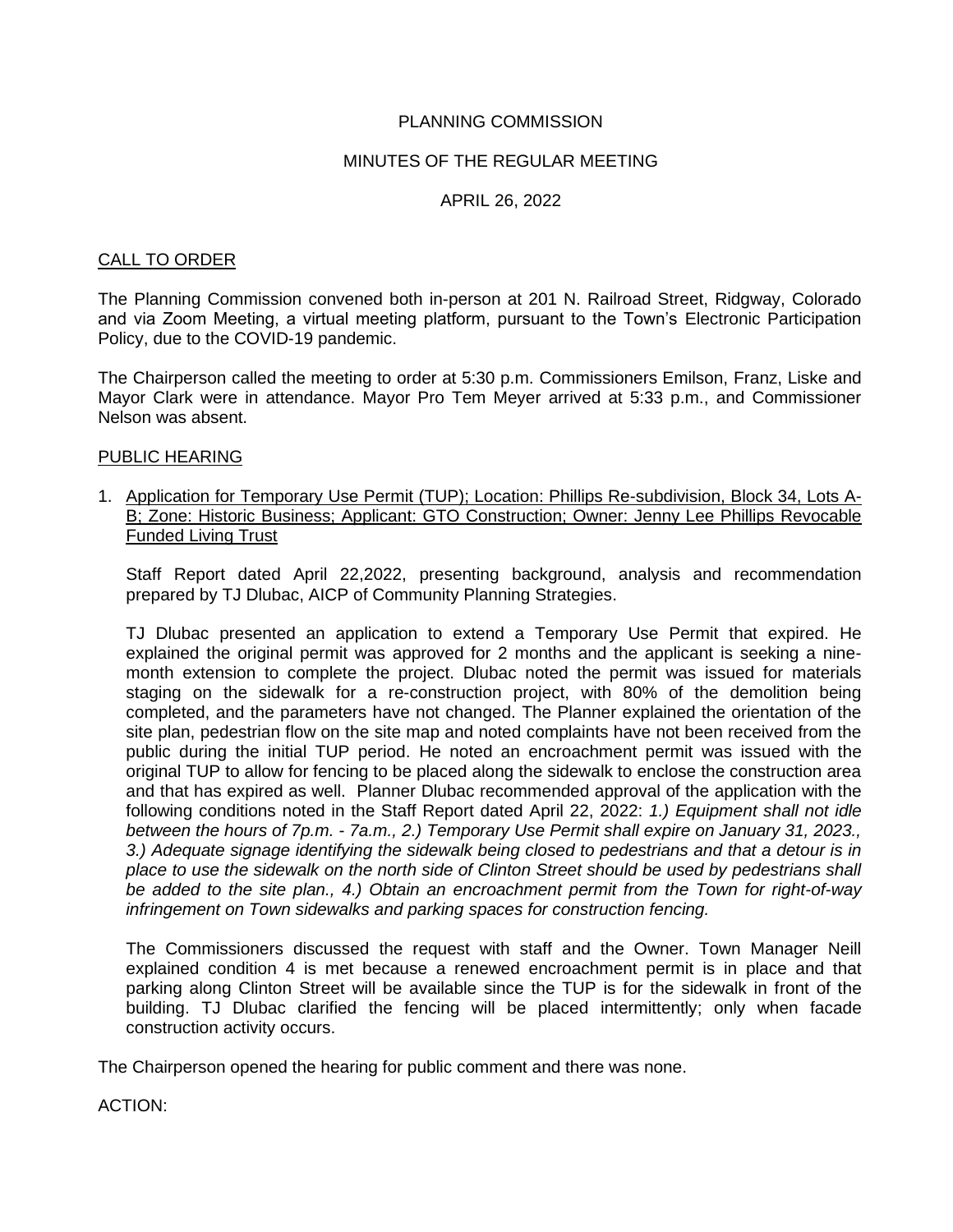Planning Commission April 26, 2022 Page 2

 Commissioner Emilson moved to approve the Temporary Use Permit to allow for construction and staging at Block 34, Lots A-B; Address: 540 Clinton Street with the following conditions: 1.) Equipment shall not idle between the hours of 7p.m. - 7a.m., 2.) Temporary Use Permit shall expire on January 31, 2023., 3.) Adequate signage identifying the sidewalk being closed to pedestrians and that a detour is in place to use the sidewalk on the north side of Clinton Street should be used by pedestrians shall be added to the site plan. The motion was seconded by Mayor Clark. On a call for the roll call vote, the motion carried unanimously.

2. Application for Preliminary Plat; Location: Town of Ridgway, Block 30, Lots 1-12, Zone: Historic Residential; Applicant: David Bruce; Owner; Ridgway Homes, LLC

 Staff Report dated April 22, 2022, presenting background, analysis and recommendation prepared by TJ Dlubac, AICP of Community Planning Strategies. Memorandum dated April 22, 2022, from Julia Vollendorf expressing concerns about the proposed project.

 Planner Dlubac presented an application for Preliminary Plat for proposed affordable and work force housing. He explained the request was reviewed by the Planning Commission in September of 2021, and the applicant withdrew the request to amend the Sketch Plan with significant changes. The Planner further explained the applicant intends to submit the revised sketch plan and preliminary plat for the Planned Unit Development in time for the May 2022 Planning Commission Hearing.

 Paul Major, Owner of Ridgway Homes LLC said his company is a non-profit developer and the intention is to provide affordable and work force housing priced for locals. Modular homes built 80 % complete at the factory and then placed on the lots will be utilized to contain costs. A concise construction timeline must be maintained to not lose the slot for each order at the factory, deliver the homes on time and to keep the project on budget. He requested an expedited staff review of the re-submitted materials to accommodate a move-in date for residents of December 2022. Mr. Major stressed that the October construction timeline with the factory must be maintained for residents to move into the homes by December.

Commissioner Franz disclosed her home is situated behind the parcel and she was included in a list serve for public comment regarding the project but has removed herself from the list serve and is no longer receiving any information from that. Chairperson Montague noted she lives near the project and is in support of it.

Town Manager Preston Neill said the Town Council directed staff to be attentive to the project, and staff is doing their best to accommodate the Council's directive. Mayor Clark noted the applicant must ensure the documentation is submitted accurately, with the required criteria to prevent any delays in the staff review process.

The Chairperson opened the hearing for public comment and there was none.

 The Commissioners further discussed the construction process with the applicant and the Town Manager noted Julia Vollendorf has been contacted regarding her concerns. Applicant David Bruce responded to Ms. Vollendorf as well and is taking some of her concerns into consideration with the re-submittal.

3. Application for Final Plat; Location: Town of Ridgway, Block 20, Lots 16-18; Zone: Historic Residential; Applicant Beth Lakin; Owner; Beth Lakin